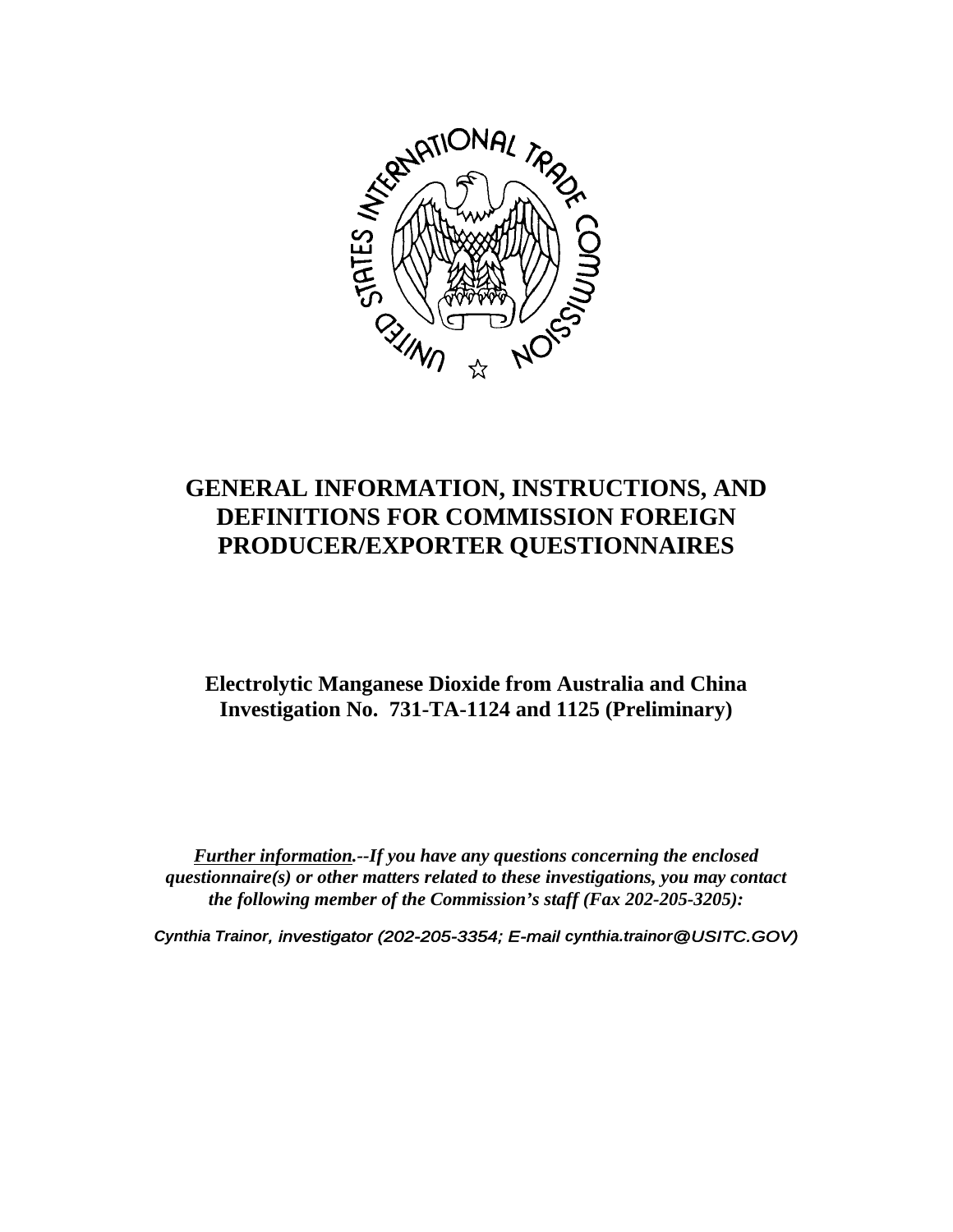#### **GENERAL INFORMATION, INSTRUCTIONS, AND DEFINITIONS**

#### **GENERAL INFORMATION**

*Background*.--These investigations were instituted in response to a petition filed on August 22, 2007 by Tronox LLC, Oklahoma City, OK. Antidumping duties may be assessed on the subject imports as a result of these investigations if the Commission makes an affirmative determination of injury, threat, or material retardation, and if the U.S. Department of Commerce makes an affirmative determination of dumping.

Additional questionnaires will be supplied promptly upon request, or photocopies of the enclosed questionnaire(s) may be used. Address all correspondence to the United States International Trade Commission, Washington, DC 20436. Hearing-impaired individuals can obtain information regarding these investigations via the Commission's TDD terminal (202-205-1810).

*Due date of questionnaire(s)*.--Return the completed questionnaire(s) to the United States International Trade Commission by no later than September 5, 2007. Although the enclosed postpaid envelope may be used to return the completed questionnaire, use of an overnight mail service may be necessary to ensure that your response actually reaches the Commission by September 5, 2007. If you do not use the enclosed envelope, please make sure the completed questionnaire is sent to the attention of Cynthia Trainor. **Return only one copy of the completed questionnaire(s), but please keep a copy for your records so that you can refer to it if the Commission staff contacts you with any questions during the course of the investigations.**

*Service of questionnaire response(s).*--In the event that your firm is a party to these investigations, you are required to serve a copy of the questionnaire(s), once completed, on parties to the proceeding that are subject to administrative protective order (see 19 CFR § 207.7). A list of such parties is maintained by the Commission's Secretary and may be obtained by calling 202-205-1803. A certificate of service must accompany the copy of the completed questionnaire(s) you submit (see 19 CFR § 207.7).

*Confidentiality*.--The commercial and financial data furnished in response to the enclosed questionnaire(s) that reveal the individual operations of your firm will be treated as confidential by the Commission to the extent that such data are not otherwise available to the public and will not be disclosed except as may be required by law (see 19 U.S.C. § 1677f). Such confidential information will not be published in a manner that will reveal the individual operations of your firm; however, nonnumerical characterizations of numerical business proprietary information (such as discussion of trends) will be treated as confidential business information only at the request of the submitter for good cause shown.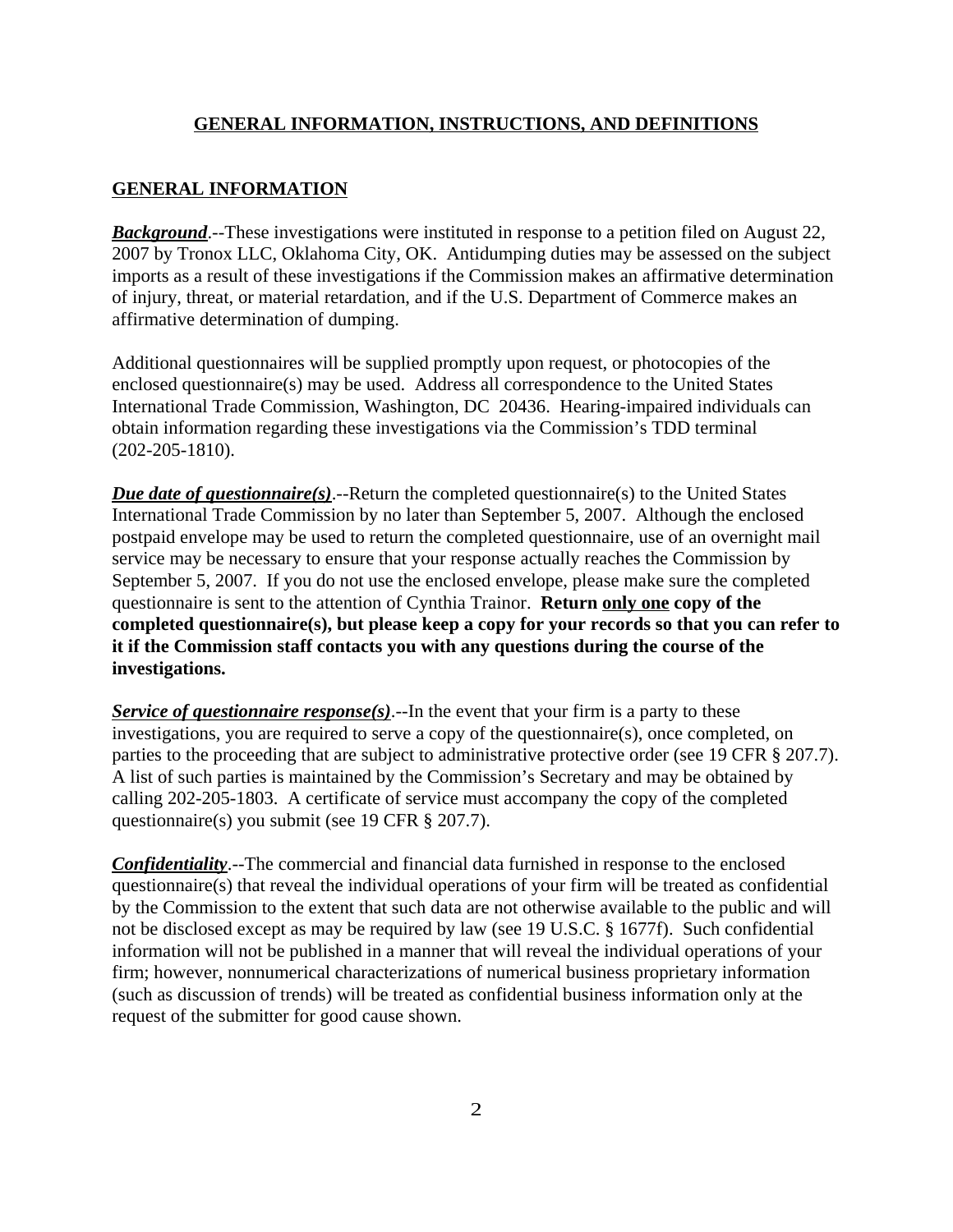#### **GENERAL INFORMATION, INSTRUCTIONS, AND DEFINITIONS--***Continued*

# **GENERAL INFORMATION--***Continued*

*Verification***.--The information submitted in the enclosed questionnaire(s) is subject to audit and verification by the Commission. To facilitate possible verification of data, please keep all your workpapers and supporting documents used in the preparation of the questionnaire response(s).**

*Release of information*.--The information provided by your firm in response to the questionnaire(s), as well as any other business proprietary information submitted by your firm to the Commission in connection with the investigations, may become subject to, and released under, the administrative protective order provisions of the Tariff Act of 1930 (19 U.S.C. § 1677f) and section 207.7 of the Commission's Rules of Practice and Procedure (19 CFR § 207.7). This means that certain lawyers and other authorized individuals may temporarily be given access to the information for use in connection with these investigations or other importinjury investigations conducted by the Commission on the same or similar merchandise; those individuals would be subject to severe penalties if the information were divulged to unauthorized individuals.

#### **INSTRUCTIONS**

*Answer all questions*.--Do not leave any question or section blank unless a questionnaire expressly directs you to skip over certain questions or sections. If the answer to any question is "none," write "none." **If information is not readily available from your records in exactly the form requested, furnish carefully prepared estimates--designated as such by the letter "E"--and explain the basis of your estimates**. Answers to questions and any necessary comments or explanations should be supplied in the space provided or on separate sheets attached to the appropriate page of the questionnaire(s). If your firm is completing more than one questionnaire in connection with these investigations (i.e., a producer, importer, purchaser, and/or foreign producer questionnaire), you need not respond to duplicated questions in the questionnaires.

*Consolidate all establishments in Australia and/or China*.--Report the requested data for your establishment(s) located in Australia and/or China. **Firms operating more than one establishment should combine the data for all establishments into a single report.**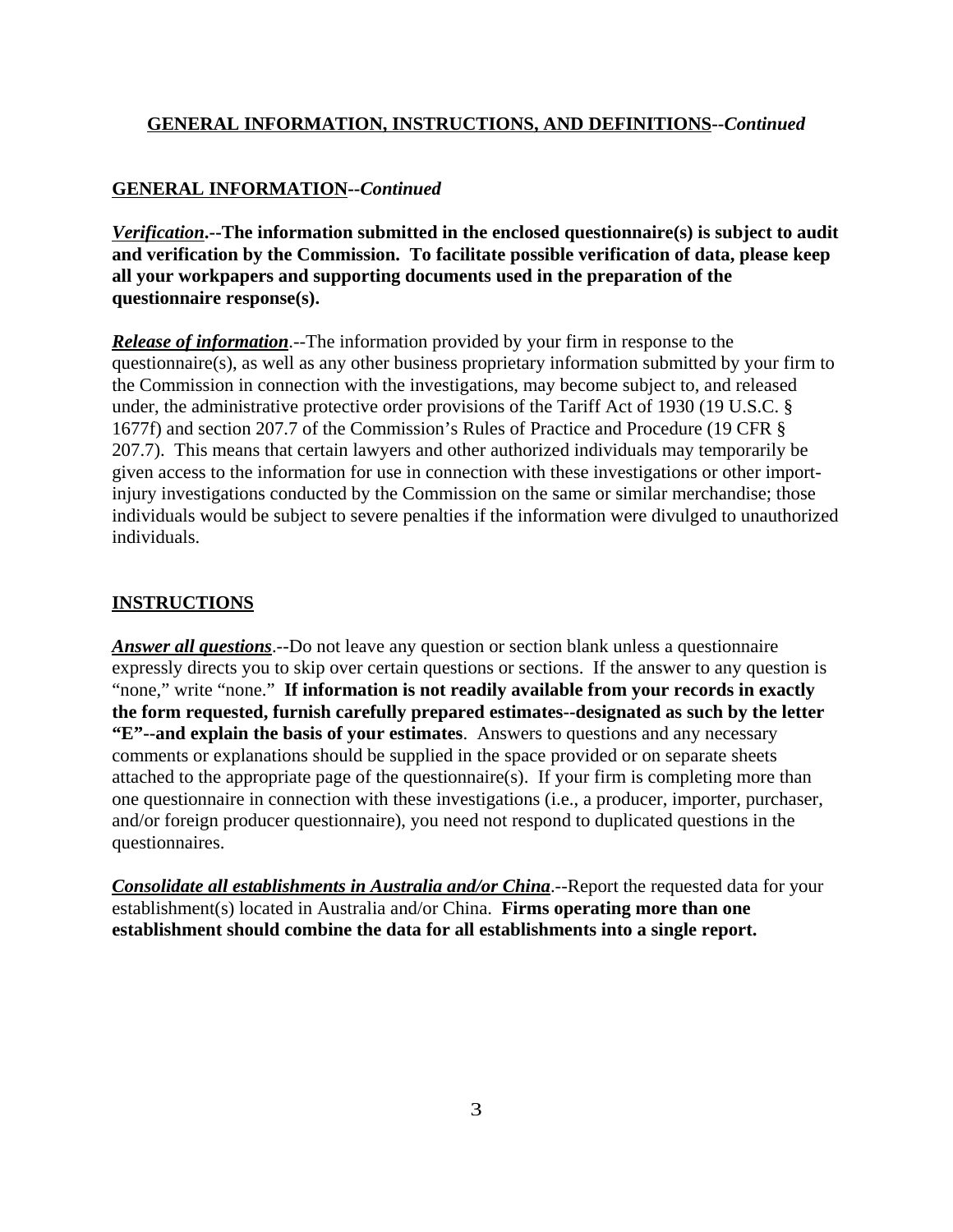# **GENERAL INFORMATION, INSTRUCTIONS, AND DEFINITIONS--***Continued*

# **DEFINITIONS**

*Elecrolytic manganese dioxide ("EMD")*.–All manganese dioxide (MnO<sub>2</sub>) that has been manufactured in an electrolysis process, whether in powder, chip, or plate form. Excluded from the scope are natural manganese dioxide (NMD) and chemical manganese dioxide (CMD). Imports of EMD are covered by subheading 2820.10.00 of the Harmonized Tariff Schedule of the United States (HTS).

*Firm*.--An individual proprietorship, partnership, joint venture, association, corporation (including any subsidiary corporation), business trust, cooperative, trustee in bankruptcy, or receiver under decree of any court.

*Related firm*.--A firm that your firm solely or jointly owned, managed, or otherwise controlled; a firm that solely or jointly owned, managed, or otherwise controlled your firm; and/or a firm that was solely or jointly owned, managed, or otherwise controlled by a firm that also solely or jointly owned, managed, or otherwise controlled your firm.

*Establishment*.--Each facility of a firm in Australia and/or China involved in the production of EMD (as defined above), including auxiliary facilities operated in conjunction with (whether or not physically separate from) such facilities.

*United States*.--For purposes of these investigations, the 50 States, Puerto Rico, the U.S. Virgin Islands, and the District of Columbia.

*Importer*.--Any person or firm engaged, either directly or through a parent company or subsidiary, in importing EMD (as defined above) into the United States from a foreign manufacturer or through its selling agent.

*Average production capacity*.--The level of production that your establishment(s) could reasonably have expected to attain during the specified periods. Assume normal operating conditions (i.e., using equipment and machinery in place and ready to operate; normal operating levels (hours per week/weeks per year) and time for downtime, maintenance, repair, and cleanup; and a typical or representative product mix).

*Production*.--All production in your establishment(s) in Australia and/or China, including production consumed internally within your firm.